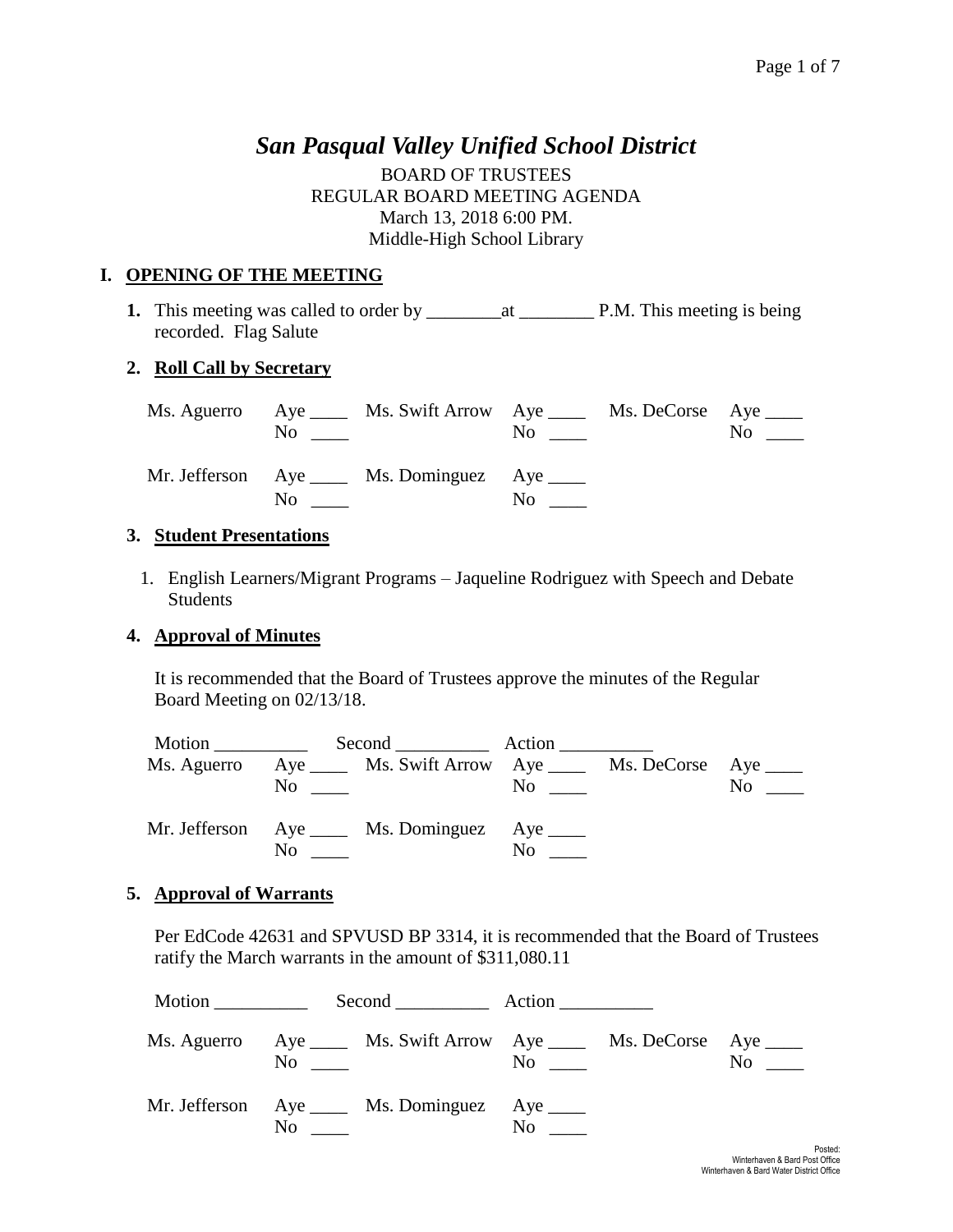#### **6. Public Comments**

Are there any public comments speakers who require translation?

\*Persons who have complaints against Board members or District staff are encouraged to seek resolution to those complaints by using the San Pasqual Valley Unified School District written complaint procedures before orally addressing them at a meeting. The Board will not respond to such complaints until the applicable complaint procedure (BP/AR 1312.1) has been followed and has reached the Board level. Where a complaint concerns a District employee identifiable by name, position, or other facts, the Board cannot respond until proper written notice has been given to the employee pursuant to Government Code Section 54957.

Comments shall be limited to three minutes per person (six minutes if translation is required) and twenty minutes (forty minutes if translation is required) for all - Governing Board, sets different time limits

- **a.** Are there any members of the public to be heard on items not appearing on agenda that are within the jurisdiction of the District?
- **b.** Are there any members of the public to be heard on items appearing on the agenda?
- **c.** Are there any parents of Indian children to be heard on equal participation in education programs provided by the District as required by Indian Policies and Procedures?

#### **II. PRESENTATIONS**

#### **III. CONSENT ITEMS**

- 1. Ratification Extra Duty: 2017-2018 Middle School/High School Strong Hearts Advisor Faron Owl
- 2. Out of State Travel: Athletic Director Meetings
- 3. Field Trip: USD and Birch Aquarium
- 4. Field Trip: Talent Search Student
- 5. Travel/Training: Get Focused! Conference
- 6. Travel/Training: High Tech High Graduate School of Education
- 7. Ratification: Middle School Boys Softball Coach, Deshane Taylor and Out of State Travel
- 8. Ratification Travel/Training: 4<sup>th</sup> Annual NGSS Leadership Conference
- 9. Out of State Travel: 2017/2018 Senior Pictures
- 10. Travel/Training: ICSVEBA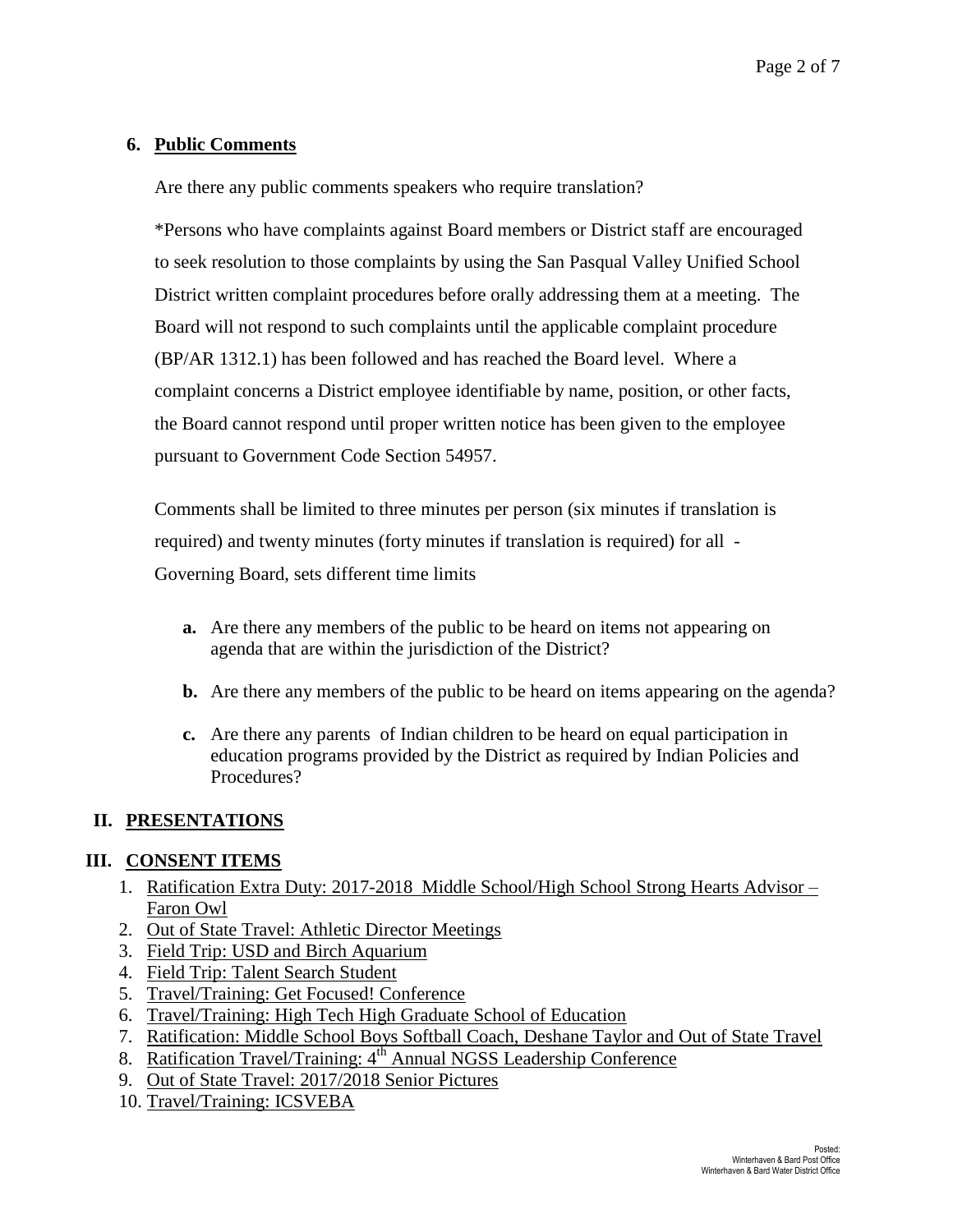|  |  |                                                                                    | Motion Second Action                                                                                                                                                                                                           |                                          |                |  |
|--|--|------------------------------------------------------------------------------------|--------------------------------------------------------------------------------------------------------------------------------------------------------------------------------------------------------------------------------|------------------------------------------|----------------|--|
|  |  | Ms. Aguerro Aye _____ Ms. Swift Arrow Aye _____ Ms. DeCorse Aye ____<br>$No \ \ \$ |                                                                                                                                                                                                                                | $\overline{N}$ $\overline{\phantom{nn}}$ | N <sub>0</sub> |  |
|  |  | Mr. Jefferson Aye _____ Ms. Dominguez Aye _____<br>$\overline{\text{No}}$          | No the set of the set of the set of the set of the set of the set of the set of the set of the set of the set of the set of the set of the set of the set of the set of the set of the set of the set of the set of the set of |                                          |                |  |

## **IV. MONTHLY REPORTS**

- 1. San Pasqual Teachers Association (SPTA) Ms. Gina Hanna-Wilson
- 2. California School Employees Association (CSEA) Mr. Ramon Haro
- 3. Associated Student Body (ASB) Representative
- 4. Special Education Dr. Thien Hoang
- 5. Elementary School Mr. Ruben Gonzalez
- 6. Middle School Ms. Mary Kay Monson
- 7. High School/Alternative Education Mr. Darrell Pechtl
- 8. Business Services Ms. Kish Curtis
- 9. Human Resources/Payroll Ms. Alina Sanchez-Loera
- 10. Maintenance/Operations/Transportation Mr. Edward Benedict
- 11. Technology Mr. Jesse Moe
- 12. Superintendent Ms. Rauna Fox
	- a. LCAP update
- 13. School Board

#### **V. UNFINISHED BUSINESS**

#### **VI. INFORMATION ITEMS**

- 1. CSEA Classified Sunshine
- 2. Donation
- 3. Perkins Grant
- 4. Quarterly Report on Williams Uniform Complaints
- 5. Superintendent Accepted Resignation of Two Classified Staff
- 6. E 4020 Personnel Drug and Alcohol Free Workplace first read
- 7. Ballot for 2018 CSBA Delegate Assembly Election
- 8. In County Trainings

#### **VII. NEW BUSINESS**

1. The Single Plan for Student Achievement (SPSA) – San Pasqual Valley Elementary School

|                                                                             | Second Action |                                           |                   |
|-----------------------------------------------------------------------------|---------------|-------------------------------------------|-------------------|
| Ms. Aguerro Aye _____ Ms. Swift Arrow Aye _____ Ms. DeCorse Aye ____<br>No. |               | $\overline{N}$ o $\overline{\phantom{0}}$ | $\rm No$ $\qquad$ |
| Mr. Jefferson Aye ____ Ms. Dominguez Aye ____<br>No.                        |               | No.                                       |                   |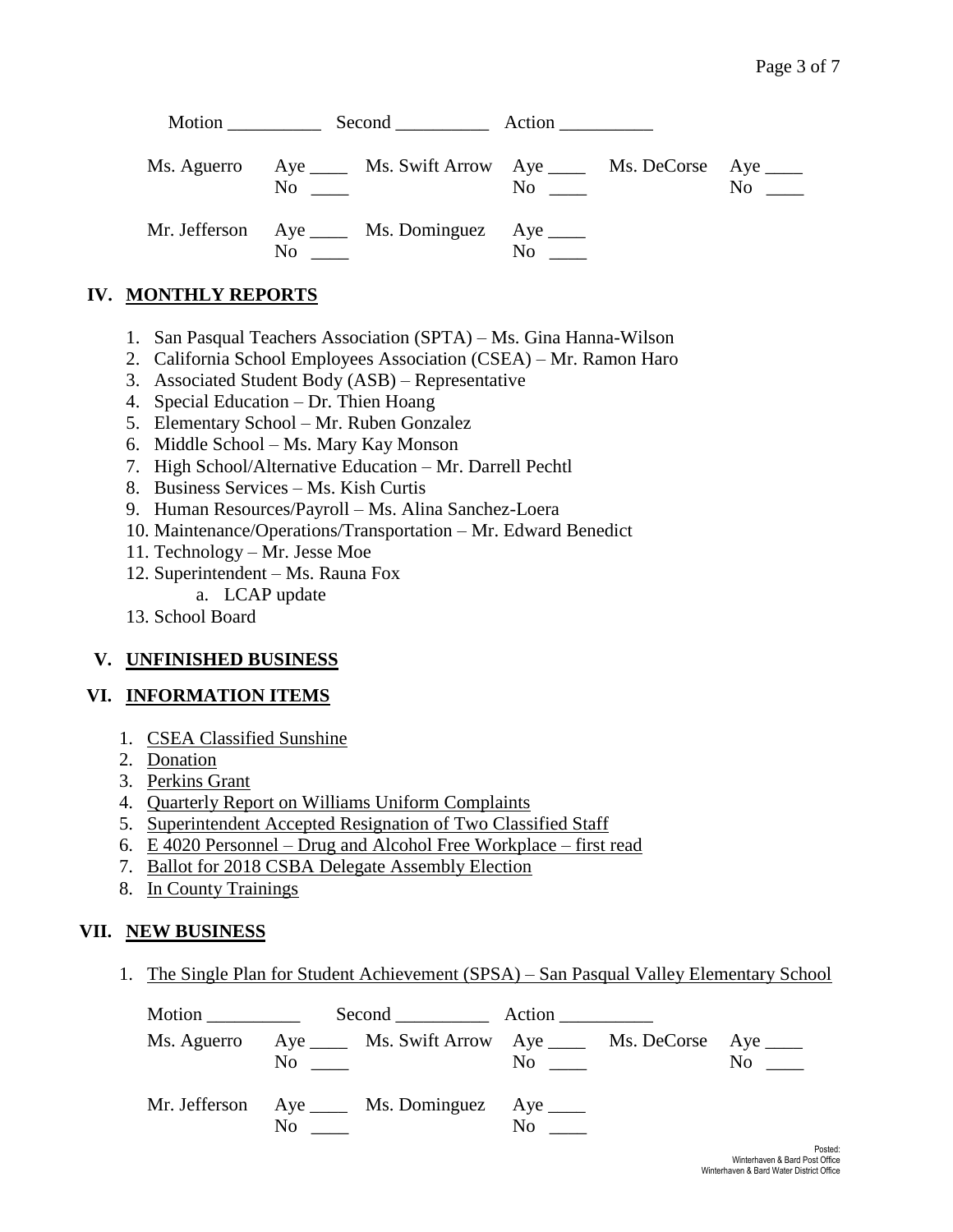2. The Single Plan for Student Achievement (SPSA) – San Pasqual Valley Middle School Motion \_\_\_\_\_\_\_\_\_\_ Second \_\_\_\_\_\_\_\_\_\_ Action \_\_\_\_\_\_\_\_\_\_ Ms. Aguerro Aye \_\_\_\_ Ms. Swift Arrow Aye \_\_\_\_ Ms. DeCorse Aye \_\_\_\_ No \_\_\_\_ No \_\_\_\_ No \_\_\_\_ Mr. Jefferson Aye \_\_\_\_ Ms. Dominguez Aye \_\_\_\_ No \_\_\_\_ No \_\_\_ 3. Updated Job Description: Cafeteria Supervisor Motion Second Action Ms. Aguerro Aye \_\_\_\_ Ms. Swift Arrow Aye \_\_\_\_ Ms. DeCorse Aye \_\_\_\_ No \_\_\_ No \_\_ No \_\_ No \_\_ No \_\_ Mr. Jefferson Aye \_\_\_\_ Ms. Dominguez Aye \_\_\_\_ No \_\_\_ No \_\_\_ 4. Agreement Between the San Pasqual Valley Unified School District and the San Pasqual Teacher's Association Expiring June 30, 2018 Motion \_\_\_\_\_\_\_\_\_\_ Second \_\_\_\_\_\_\_\_\_\_ Action \_\_\_\_\_\_\_\_\_\_ Ms. Aguerro Aye \_\_\_\_ Ms. Swift Arrow Aye \_\_\_\_ Ms. DeCorse Aye \_\_\_\_ No \_\_\_\_ No \_\_\_\_ No \_\_\_\_ Mr. Jefferson Aye \_\_\_\_ Ms. Dominguez Aye \_\_\_\_ No \_\_\_\_ No \_\_\_ 5. Certificated Management Salary Increase 2017-2018 Motion Second Action Ms. Aguerro Aye \_\_\_\_ Ms. Swift Arrow Aye \_\_\_\_ Ms. DeCorse Aye \_\_\_\_ No \_\_\_ No \_\_ No \_\_ No \_\_ No \_\_ Mr. Jefferson Aye \_\_\_\_ Ms. Dominguez Aye \_\_\_\_ No \_\_\_ No \_\_ No \_\_ 6. Confidential Salary Increase 2017-2018 Motion Second Action Ms. Aguerro Aye \_\_\_\_ Ms. Swift Arrow Aye \_\_\_\_ Ms. DeCorse Aye \_\_\_\_ No \_\_\_ No \_\_ No \_\_ No \_\_ No \_\_ Mr. Jefferson Aye \_\_\_\_ Ms. Dominguez Aye \_\_\_\_ No \_\_\_ No \_\_\_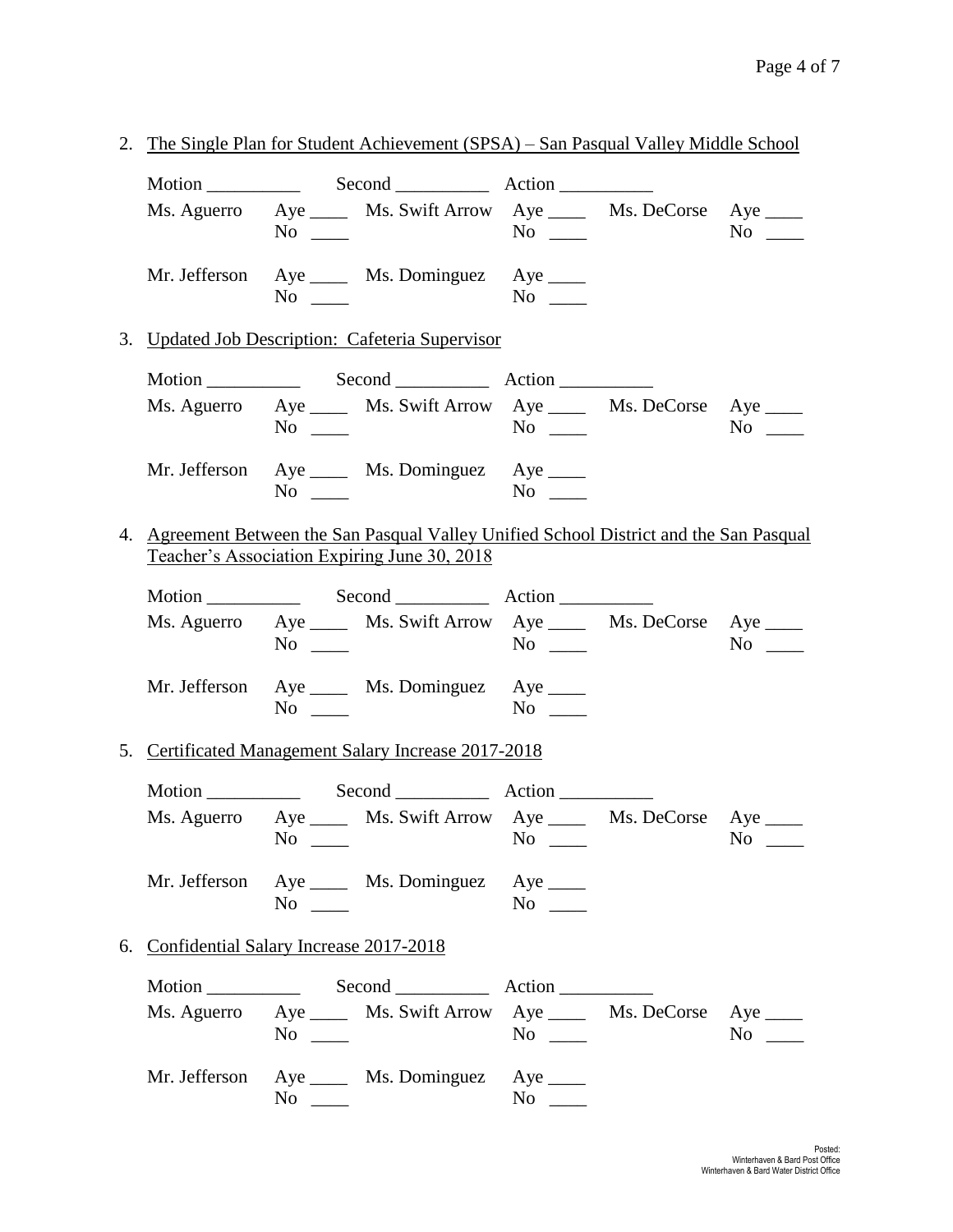- Motion Second Action Ms. Aguerro Aye \_\_\_\_ Ms. Swift Arrow Aye \_\_\_\_ Ms. DeCorse Aye \_\_\_\_ No \_\_\_ No \_\_ No \_\_ No \_\_ No \_\_ Mr. Jefferson Aye \_\_\_\_ Ms. Dominguez Aye \_\_\_\_ No \_\_\_\_ No \_\_\_ 8. Second Interim Report 2017-2018 Motion **Second** Action Ms. Aguerro Aye \_\_\_\_ Ms. Swift Arrow Aye \_\_\_\_ Ms. DeCorse Aye \_\_\_\_ No \_\_\_\_ No \_\_\_\_ No \_\_\_\_ Mr. Jefferson Aye \_\_\_\_ Ms. Dominguez Aye \_\_\_\_ No \_\_\_\_ No \_\_\_ 9. 2019-2020 Calendar Motion \_\_\_\_\_\_\_\_\_\_ Second \_\_\_\_\_\_\_\_\_\_ Action \_\_\_\_\_\_\_\_\_\_ Ms. Aguerro Aye Ms. Swift Arrow Aye Ms. DeCorse Aye Ms. No \_\_\_ No \_\_ No \_\_ No \_\_ No \_\_ Mr. Jefferson Aye \_\_\_\_ Ms. Dominguez Aye \_\_\_\_ No \_\_\_\_ No \_\_\_\_ 10. Board Member Compensation for Members Absent During March Board Meeting Motion **Second** Action Ms. Aguerro Aye \_\_\_\_ Ms. Swift Arrow Aye \_\_\_\_ Ms. DeCorse Aye \_\_\_\_ No \_\_\_ No \_\_ No \_\_ No \_\_ No \_\_ Mr. Jefferson Aye \_\_\_\_ Ms. Dominguez Aye \_\_\_\_ No  $\qquad \qquad$  No  $\qquad \qquad$ **VIII. BOARD COMMENTS IX. ITEMS FOR FUTURE AGENDA**  1. \_\_\_\_\_\_\_\_\_\_\_\_\_\_\_\_ 3. \_\_\_\_\_\_\_\_\_\_\_\_\_\_\_\_  $2.$   $4.$
- 7. San Pasqual Valley High School College Readiness Block Grant 2016-2019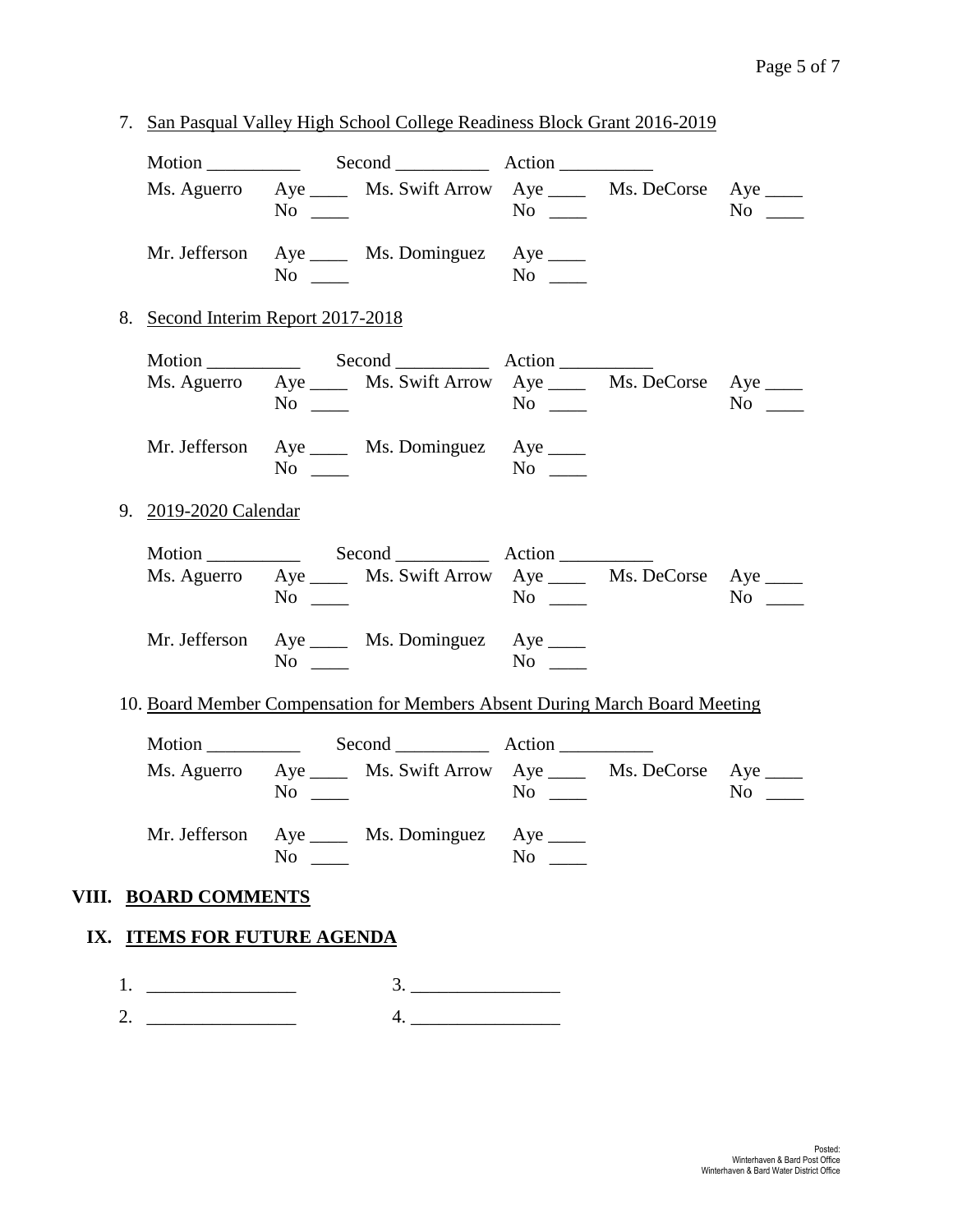| X. CLOSED SESSION |                                                                                                       |                    | $Time:$ $P.M.$ |
|-------------------|-------------------------------------------------------------------------------------------------------|--------------------|----------------|
|                   | Ms. Aguerro Aye ______ Ms. Swift Arrow Aye ______ Ms. DeCorse Aye _____<br>$No \ \_$                  |                    |                |
|                   | Mr. Jefferson Aye _____ Ms. Dominguez Aye _____<br>$No \ \_$                                          |                    |                |
|                   | 1. CONFERENCE WITH LABOR NEGOTIATOR (Superintendent and CBO) – Pursuant<br>to Government Code 54957.6 |                    |                |
|                   | 2. PERSONNEL MATTERS - Pursuant to Government Code 54957                                              |                    |                |
|                   | a. General Education ParaProfessional                                                                 |                    |                |
|                   |                                                                                                       |                    |                |
|                   | Ms. Aguerro Aye _____ Ms. Swift Arrow Aye _____ Ms. DeCorse Aye ____<br>$No \ \_$                     | $No \ \_$          | $No \ \_$      |
|                   | Mr. Jefferson Aye _____ Ms. Dominguez Aye _____<br>$No \ \_$                                          | $No \ \_$          |                |
|                   | b. Request for Extension of Leave Employee #157255                                                    |                    |                |
|                   |                                                                                                       |                    |                |
|                   |                                                                                                       |                    |                |
|                   | Ms. Aguerro Aye _____ Ms. Swift Arrow Aye _____ Ms. DeCorse Aye ____<br>$No \_\_$                     | $No \ \_$          |                |
|                   | Mr. Jefferson Aye _____ Ms. Dominguez Aye ____<br>$No \ \_$                                           | $No \_$            | $No \_\_$      |
|                   | c. Consider the appointment, release, dismissal and/or evaluation of a certificated<br>employee       |                    |                |
|                   |                                                                                                       |                    |                |
|                   | Ms. Aguerro Aye _____ Ms. Swift Arrow Aye _____ Ms. DeCorse Aye ____<br>$No \_$                       | $\overline{N_{0}}$ |                |

3. PUBLIC EMPLOYEE PERFORMANCE EVALUATION – Pursuant to Government Code 54957